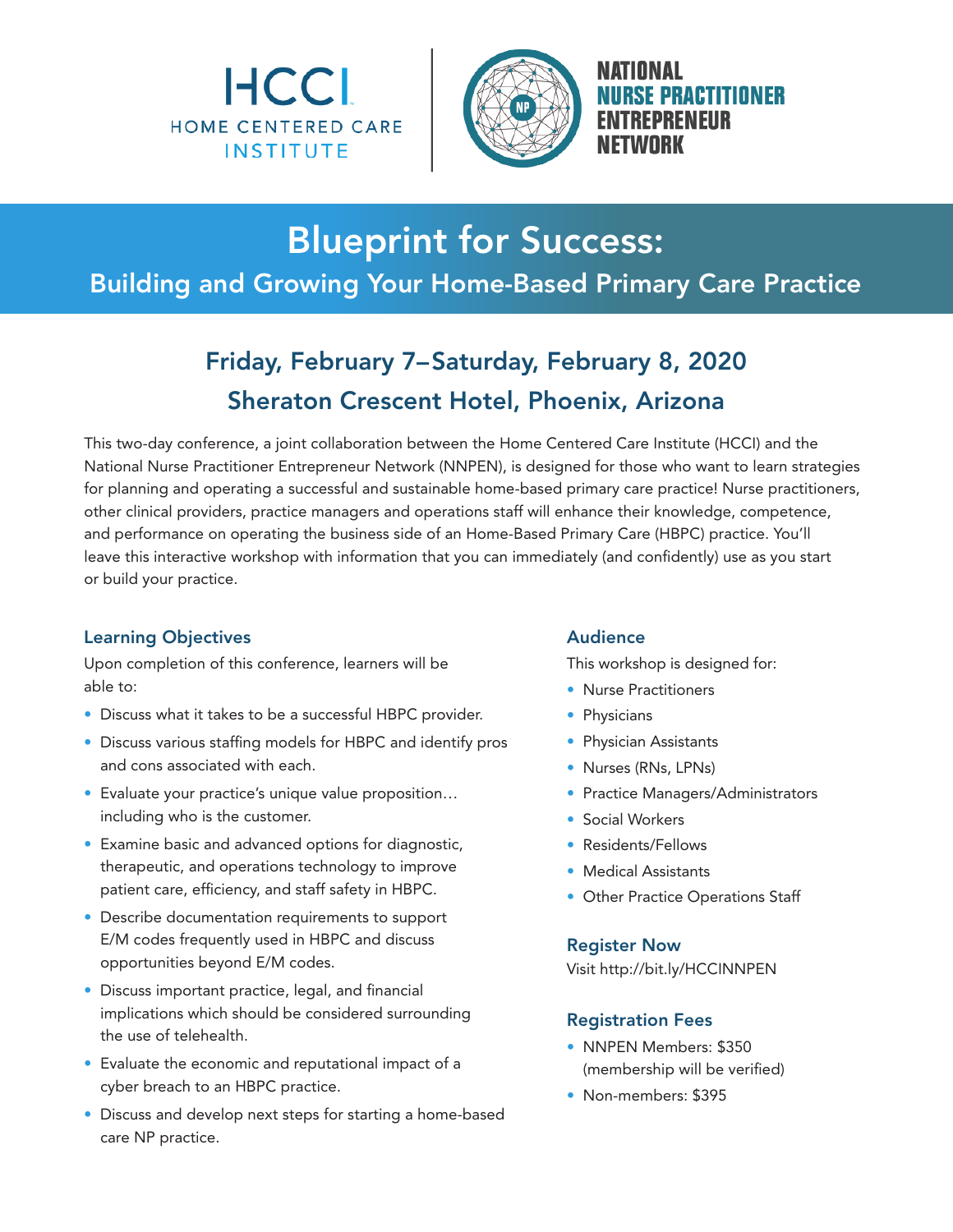| $8:00 - 8:15$ am   | <b>Welcome and Introductions</b>                                                                                                   |                                                                          |
|--------------------|------------------------------------------------------------------------------------------------------------------------------------|--------------------------------------------------------------------------|
| $8:15-8:45$ am     | Home-Based Primary Care (HBPC) =<br><b>Value-Based Care</b>                                                                        | Thomas Cornwell, MD (via video presentation)                             |
| 8:45-10:00 am      | <b>Where to Start? -</b><br><b>Business Aspects of HBPC</b>                                                                        | Laura Snider, DNP, FNP                                                   |
| 10:00-10:15 am     | <b>Break</b>                                                                                                                       |                                                                          |
| $10:15-11:15$ am   | What's Next? -<br><b>Daily Operations for HBPC</b>                                                                                 | Brianna Plencner, CPC, CPMA<br>Michael Helle, NRP/CC, MHA, MBA           |
| 11:15 am -12:15 pm | <b>Workforce Considerations</b>                                                                                                    | Michael Helle, NRP/CC, MHA, MBA                                          |
| 12:15-12:45 pm     | Lunch (provided)                                                                                                                   |                                                                          |
| 12:45-1:45 pm      | <b>HBPC Patient Identification</b>                                                                                                 | Laura Snider, DNP, FNP<br>Brianna Plencner, CPC, CPMA                    |
| 1:45-2:45 pm       | <b>Documentation and Coding for House</b><br><b>Calls - Clinical Provider and Practice</b><br><b>Manager Perspectives</b>          | Brianna Plencner, CPC, CPMA,<br>Lynn Rapsilber, DNP, ANP-BC, APRN, FAANP |
| $2:45-3:00$ pm     | Day-One Wrap-up                                                                                                                    |                                                                          |
| $3:00 - 4:00$ pm   | <b>Open Office Hours:</b><br>Ask any question of the faculty.<br>Questions do not have to be related<br>to the conference content. | All day one faculty                                                      |

## Agenda and Faculty - Friday, February 7, 2020

## Agenda and Faculty - Saturday, February 8, 2020

| $8:00-9:00$ am    | <b>Straddling Fee-for-Service and Value-</b><br><b>Based Payments</b>    | Beth Chalick-Kaplan, DNP, CRNP, FNP-BC, CCM<br>(moderator)<br>Heidi Wold, MSN, ARNP, ANP-BC<br>Rebecca Ramsay, BSN, MPH<br>Laura Snider, DNP, FNP |
|-------------------|--------------------------------------------------------------------------|---------------------------------------------------------------------------------------------------------------------------------------------------|
| $9:00-10:00$ am   | <b>Cyber-security Protection and Breach</b><br><b>Response Exercise</b>  | Sandy Berkowitz, RN, JD (moderator)<br>Tristian Gabriel, TDC Specialty<br>Matthew Dybas, Esq.                                                     |
| 10:00-10:15 am    | <b>Break</b>                                                             |                                                                                                                                                   |
| $10:15-11:15$ am  | <b>EMR &amp; Virtual Practice Users Panel</b>                            | Lorraine Bock, DNP, ENP-C, FNP-C, PHRN, CEN, FAANP<br>(moderator)<br>Angie Golden, DNP, FNP-C, FAANP<br>Ann Allen, ARNP<br>Mandy Shelley, PA-C    |
| 11:15-11:45 am    | <b>Entrepreneurship is Change</b><br><b>Management in an MBA Outfit!</b> | Lynn Rapsilber, DNP, ANP-BC, APRN, FAANP<br>Cheryl Fattibene, MSN, MPH, CRNP                                                                      |
| 11:45 am-12:15 pm | Lunch (provided)                                                         |                                                                                                                                                   |
| 12:15-1:30 pm     | <b>Putting It All Together with Case</b><br><b>Studies (interactive)</b> | Cheryl Fattibene, MSN, MPH, CRNP<br><b>Other Course Faculty</b>                                                                                   |
| 1:30-2:00 pm      | <b>Conference Wrap-up</b>                                                |                                                                                                                                                   |

Please note: Agenda and faculty are subject to change.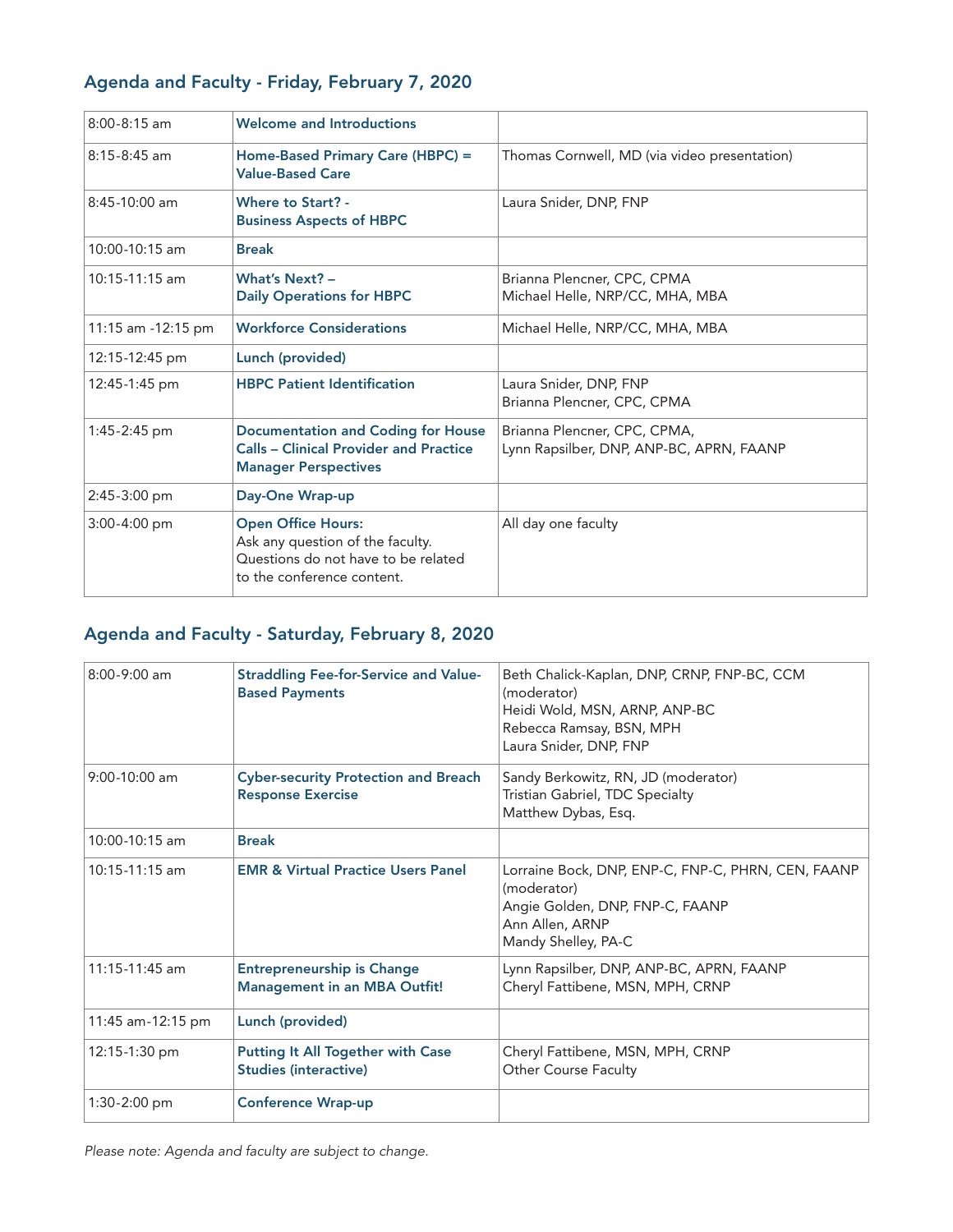

## Conference Location / Hotel Accommodations

Sheraton Phoenix Crescent 2620 West Dunlap Phoenix, AZ 85021 Room Rate: \$189 per night plus tax

Reservations may be made by visiting http://bit.ly/HCCINNPEN-reservations or by calling (602) 943-8200. Specify that you are attending the HCCI-NNPEN Joint Conference. The reservation deadline is January 6, 2020. While enough rooms have been set aside at the hotel for conference registrants, there are occasions when the room block sells out prior to the cut-off date. Make your hotel reservations as early as possible. Reservations made after the cut-off date will be accepted on a space-available basis and may not qualify for discounted rates.

## Cancellation and Refunds

HCCI reserves the right to cancel a Workshop at any time for any reason. If HCCI cancels a Workshop, you will have the option to either a) transfer tuition paid to another HCCI Workshop or b) receive a refund. You must inform HCCI of your choice of either the transfer or refund within two (2) weeks of the Workshop cancellation. If no such notification is received, HCCI will issue a refund.

If you wish to cancel your registration you must send notice of cancellation via e-mail to info@hccinstitute.org. Notices received prior to 5:00 pm CST two weeks prior to the first day of the Workshop will be refunded the amount of the tuition paid less a \$75 administrative fee. In lieu of a refund, the full amount of the tuition paid may be applied to a future HCCI Workshop. The request to apply tuition credit to a future Workshop must be made in writing by e-mail within two weeks of the cancellation or a refund will be issued.

Cancellation requests submitted after the deadline noted above, will not receive a refund. No-shows will not be eligible for a refund or transfer of tuition.

### **Other**

Requests to transfer your registration to another person will be considered on a case-by-case basis. Transfer requests must be made in writing no later than 5:00 pm CST one week before the first day of the Workshop. The Workshop is designed as a comprehensive two-day activity, and enrollment may not be "split" between participants. Likewise, there is no single-day tuition.

HCCI is not liable or responsible for any travel, lodging or work expenses incurred in the event of a Workshop cancellation that is initiated by either HCCI or the learner.